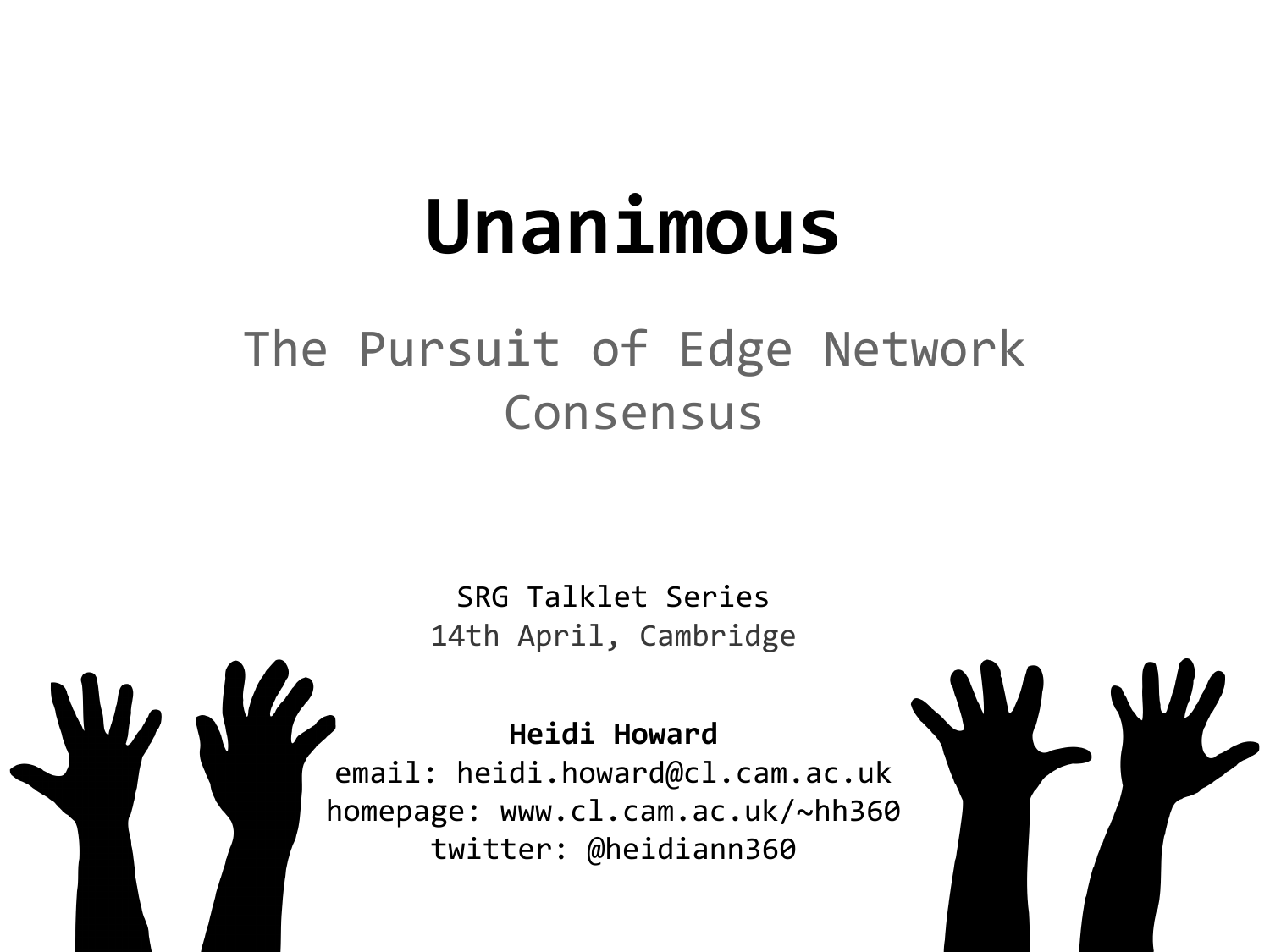# **Motivation**

Individuals need a viable alternative to 3rd party centralised services.

Why?

- opaque terms of service
- data breaches
- government surveillance and censorship
- content manipulation
- no service guarantees
- increasing intimate data generated from IoT and wearables
- need for low latency services
- reliance on full connectivity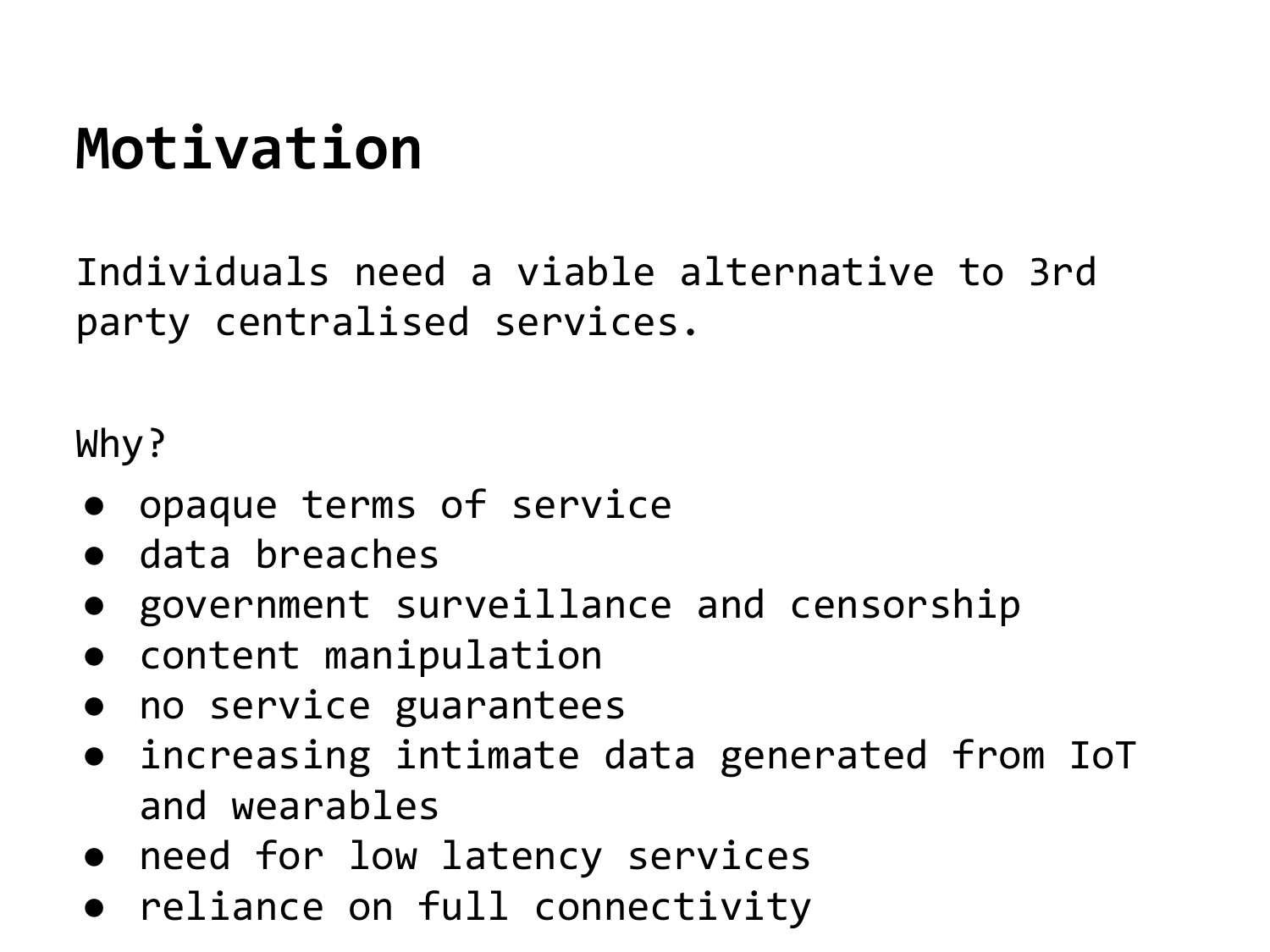### **Problem**

Developing fault-tolerant applications for the edge network is hard.

Why?

- heterogeneous, resource constrained hosts.
- unreliable mobile hosts & networks.
- heterogenous network topologies.
- asymmetric and nontransitive reachability.
- diverse and unpredictable link characteristics.
- poorly understood middleboxes.
- difficult to establish trust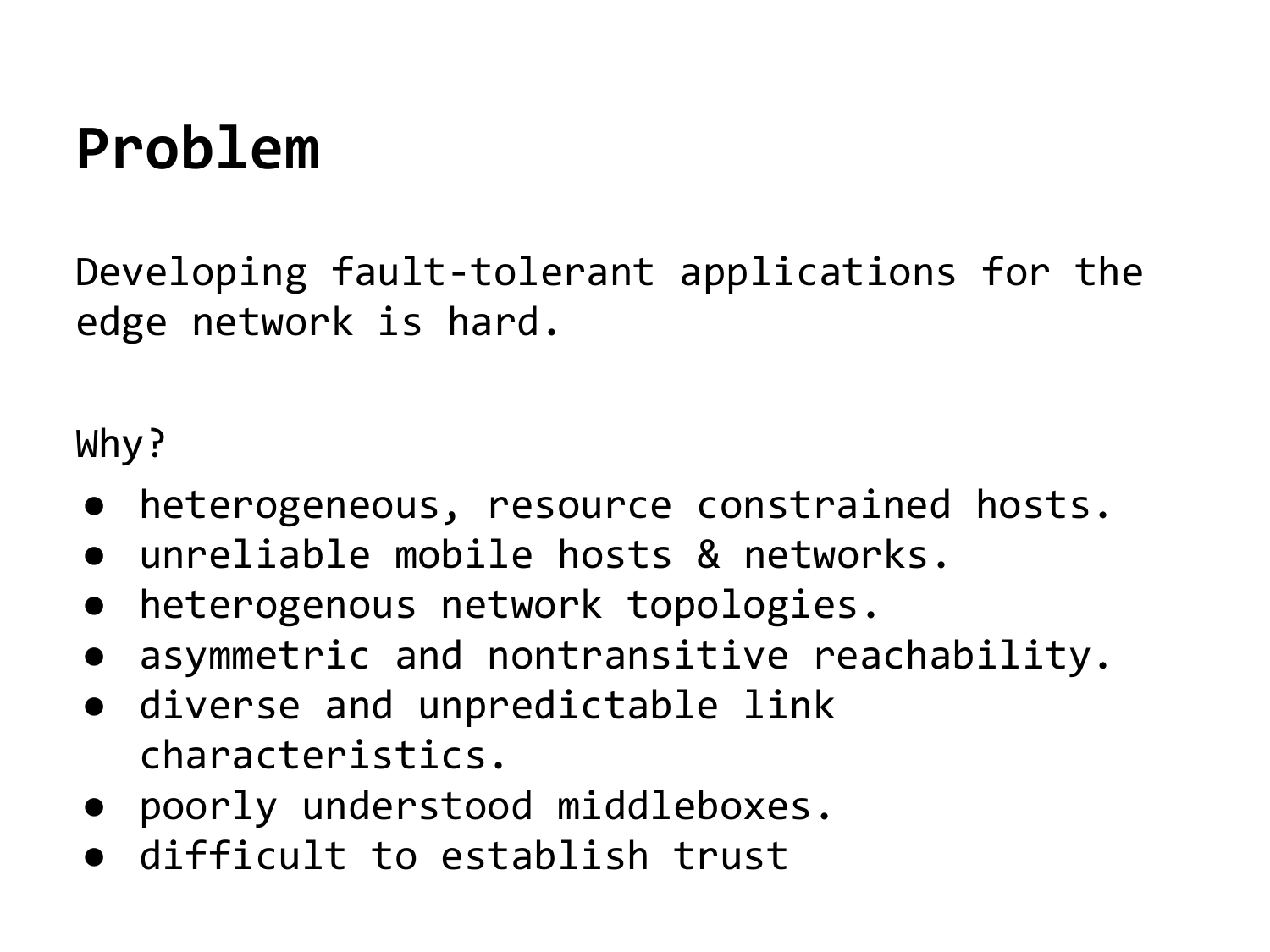### **State of the art**

- **3 key issues:**
- **1. Protocol underspecification -** the limited scope of consensus protocols means that actual implementations violate safety guarantees.
- **2. Limited configuration -** consensus protocols are not sufficiently flexible to handle do not handle real world constraints and application needs.
- **3. Outdated assumptions** consensus protocols are (still!) built upon decade old assumptions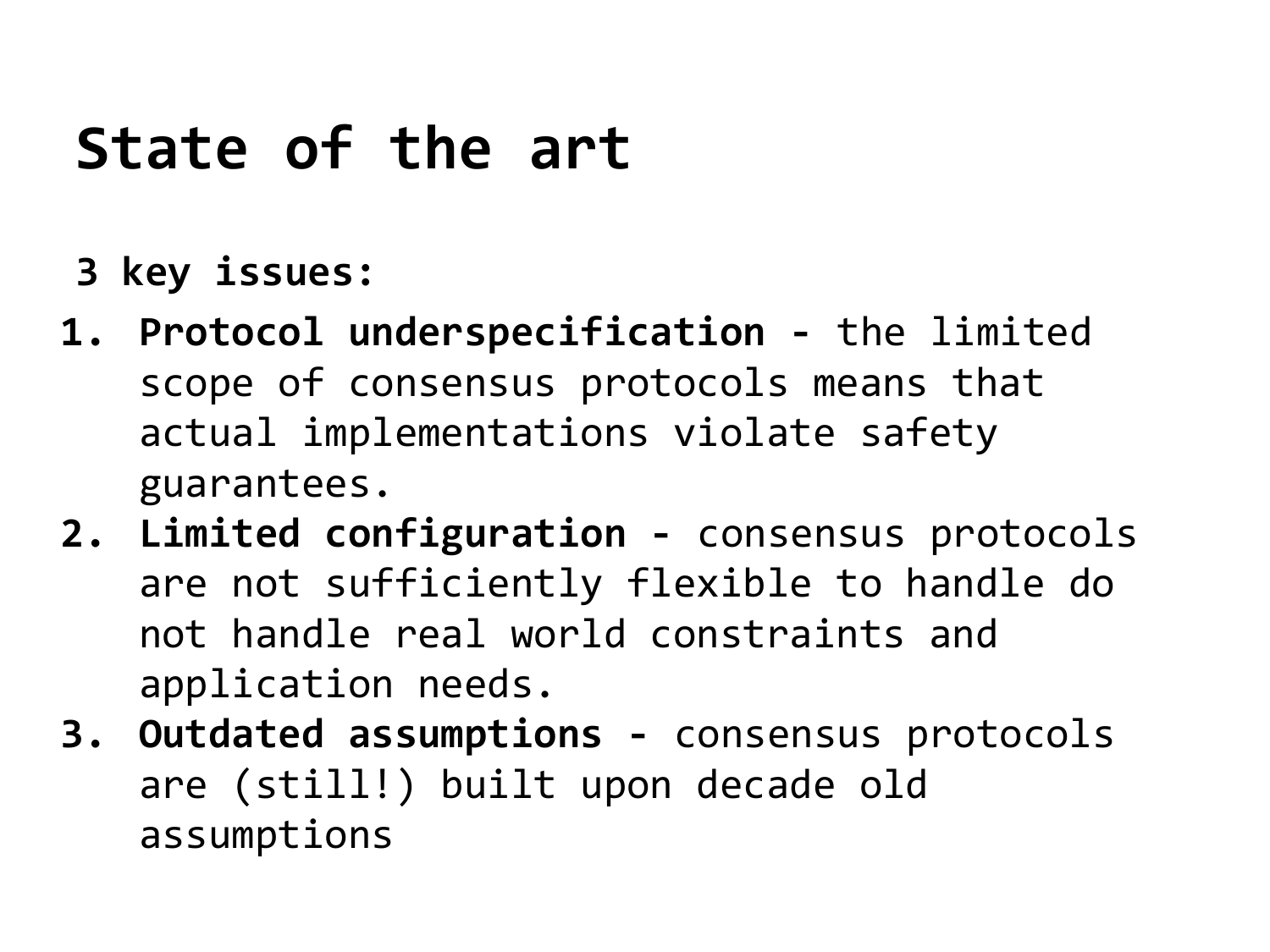

raft made unavailable by asymmetric reachability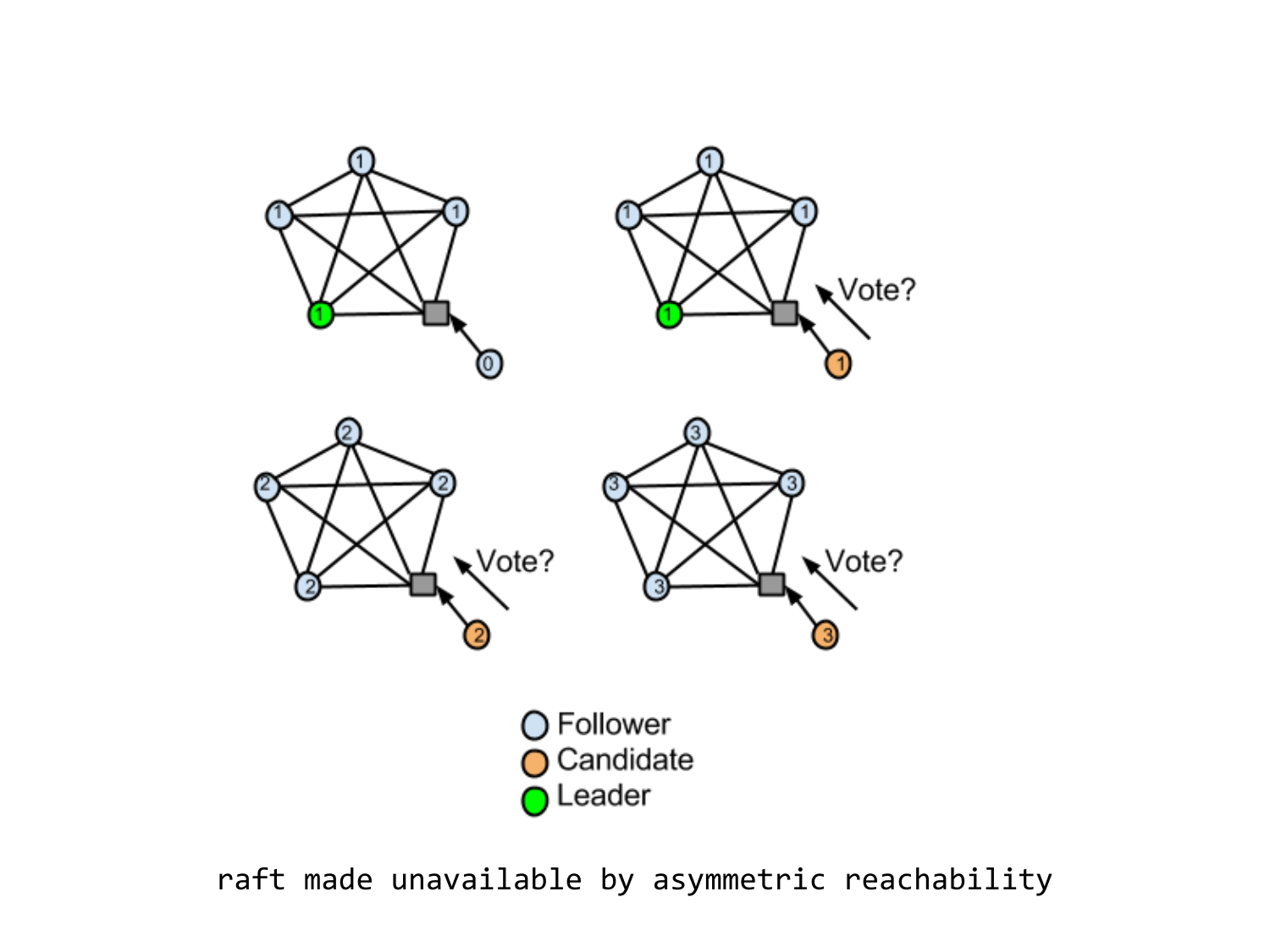# **Approach**

- 1. designed for developer usability and performance, not just understandability
- 2. based on the reality of the modern internet, not Paxos's model assumptions
- 3. conservative leader election with smart failure detectors, converging towards the most reliable and highly connected nodes
- 4. complete yet flexible specification with extensions for dynamic membership, load balancing, semi-passive participates and address discovery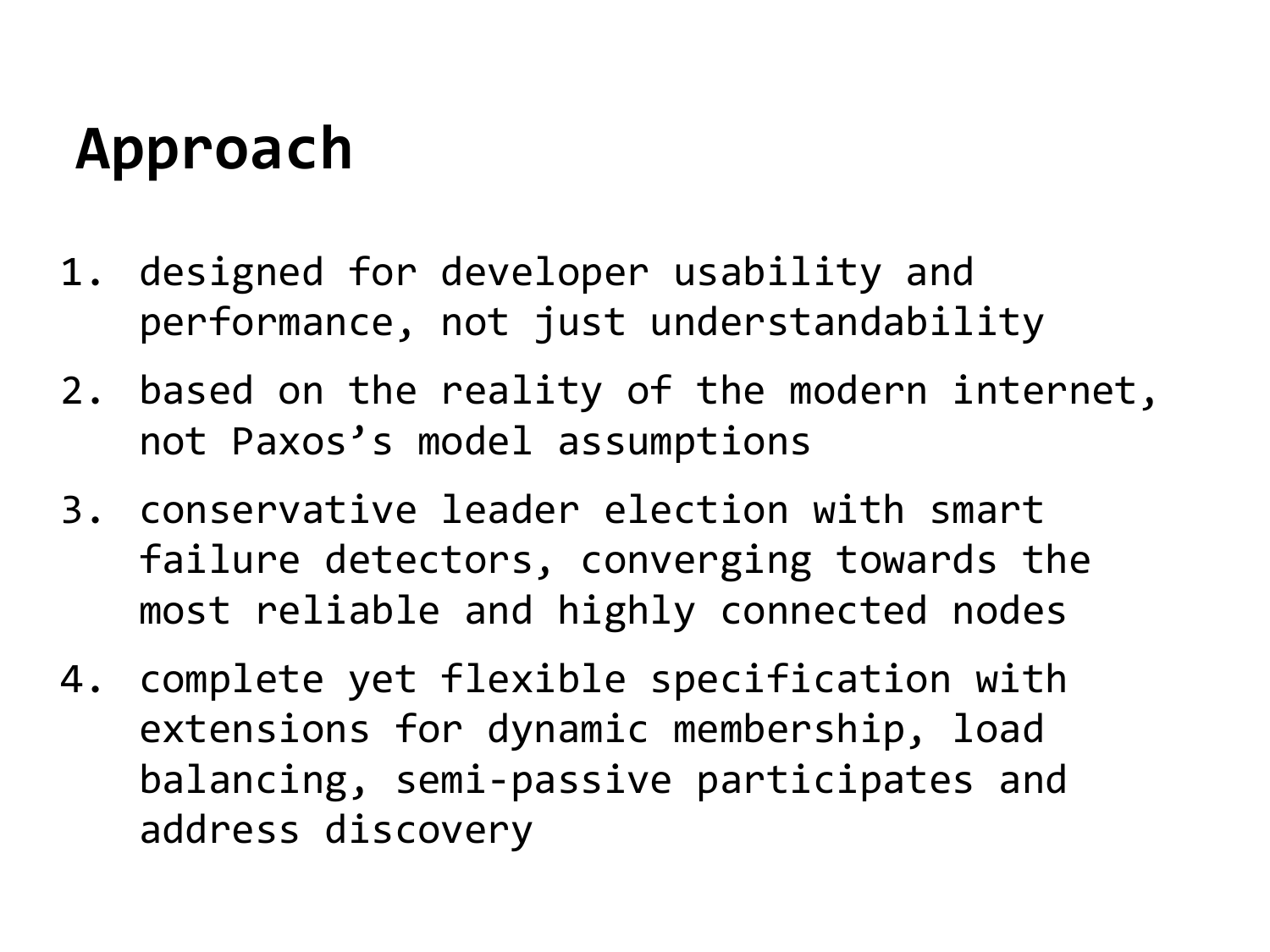#### **Progress so far**

**Signposts** - authenticated identifiies and transitive reachability for the edge network *[see draft on netos list/FOCI'13]*

**Databox -** manifesto on case for an alternative to 3rd party centralised services *[[arXiv:](http://arxiv.org/abs/1501.04737) [1501.04737\]](http://arxiv.org/abs/1501.04737)*

**Raft Refloated** - reproduction study in simulation of the Raft paper *[SIGOPS OSR Jan '15]*